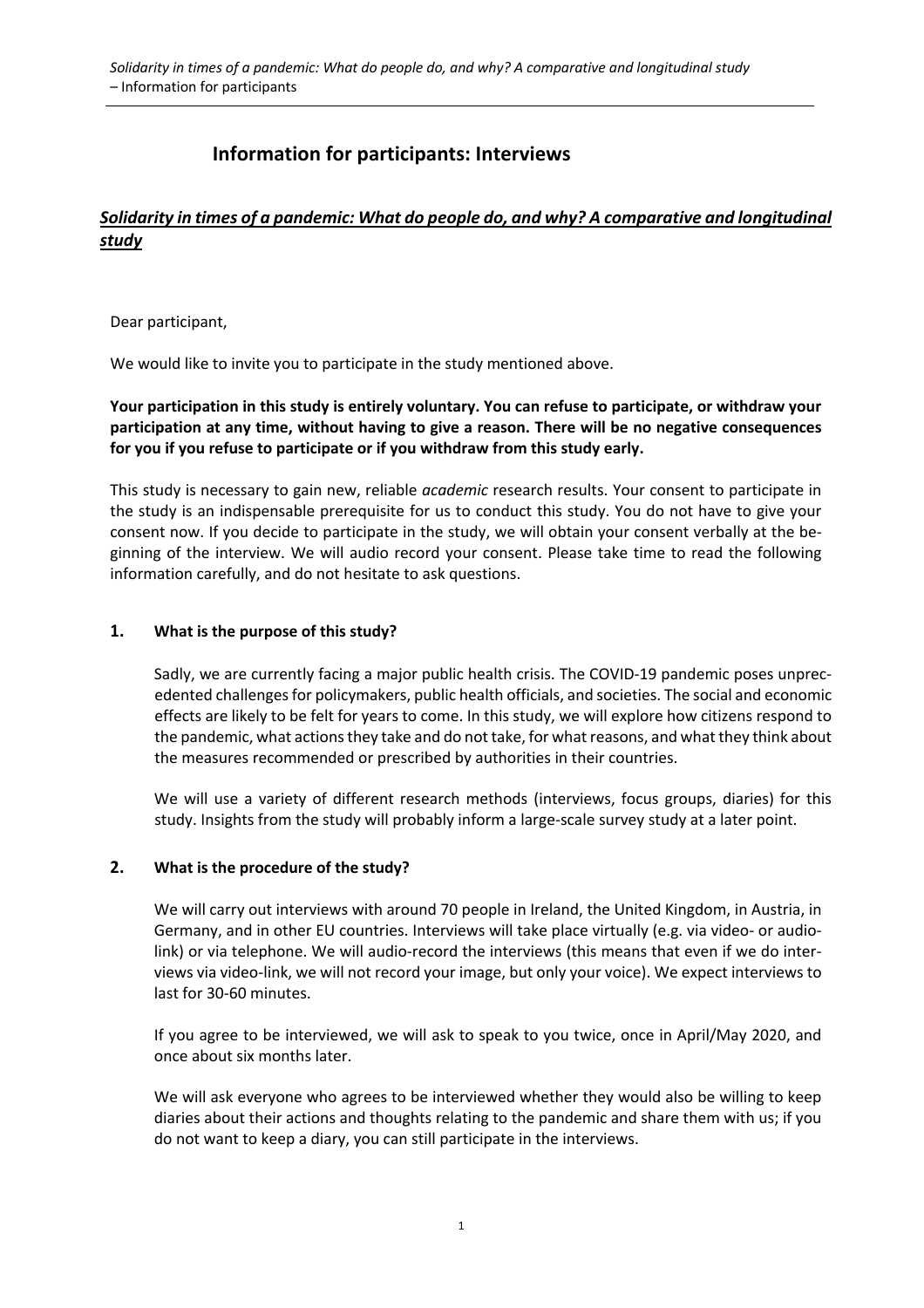*Solidarity in times of a pandemic: What do people do, and why? A comparative and longitudinal study –* Information for participants

#### **3. What are the benefits of participating in the study?**

Countries across the globe have implemented various measures to slow down the spread of the COVID-19. These challenging circumstances call for research not only on the compliance of the public with policy measures, but on the motivations of people to follow advice, or not, and on the actions taken that may go above and beyond government advice. Comparing insights from different countries will enable us to identify similarities and differences in how societies have responded to restrictive measures that have been introduced, and to map these against different crisis management strategies in different EU countries. We are already seeing policymakers eager to learn from each other, and we hope that the study we propose will inform this learning process.

# **4. What are the possible risks of taking part this study? Could participants experience any discomfort or other side effects?**

Because interviews will take place online, there will be no health-related risks for you. The risk that we foresee is that it may be unpleasant or even depressing to discuss the pandemic. If you feel that the interview makes you anxious, or if there is anything else that will make you want to end the interview, this will not be a problem – you can stop the interview at any time without giving a reason.

We will not ask questions about intimate private aspects of your life, and we will not ask any questions about topics such as illness and death.

To take part in the study you need to be 18 years or older and live in Ireland. Minors and persons who are not able to give consent for other reasons are excluded from the study.

#### **5. In what cases is it necessary that participants withdraw from the study early?**

If during the interview we feel that continuing the interview would be harmful to you – for example, because the conversation makes you anxious, we will take the initiative and suggest to end the interview.

#### **6. How will the data collected in this study be used?**

We will analyse what our respondents tell us in interviews to derive information that could be beneficial for researchers and help policy makers make better decisions in the future. We are only interested in what you tell us, not in your name or address for this purpose. Your name, address, or other identifying details will not be part of any research papers or anything else that people outside of the research team will read. If your situation is so specific (e.g. if you suffer from a rare disease) that you or we are worried that people could identify you even without your name being mentioned, we will omit this piece of information from our research papers.

We will keep your name and contact details for the duration of the project so that we can contact you; nobody outside of the research team will see this information. After the end of the project we will write to you and ask whether you would like to see our findings. After that, we will destroy the file with your name and contact details.